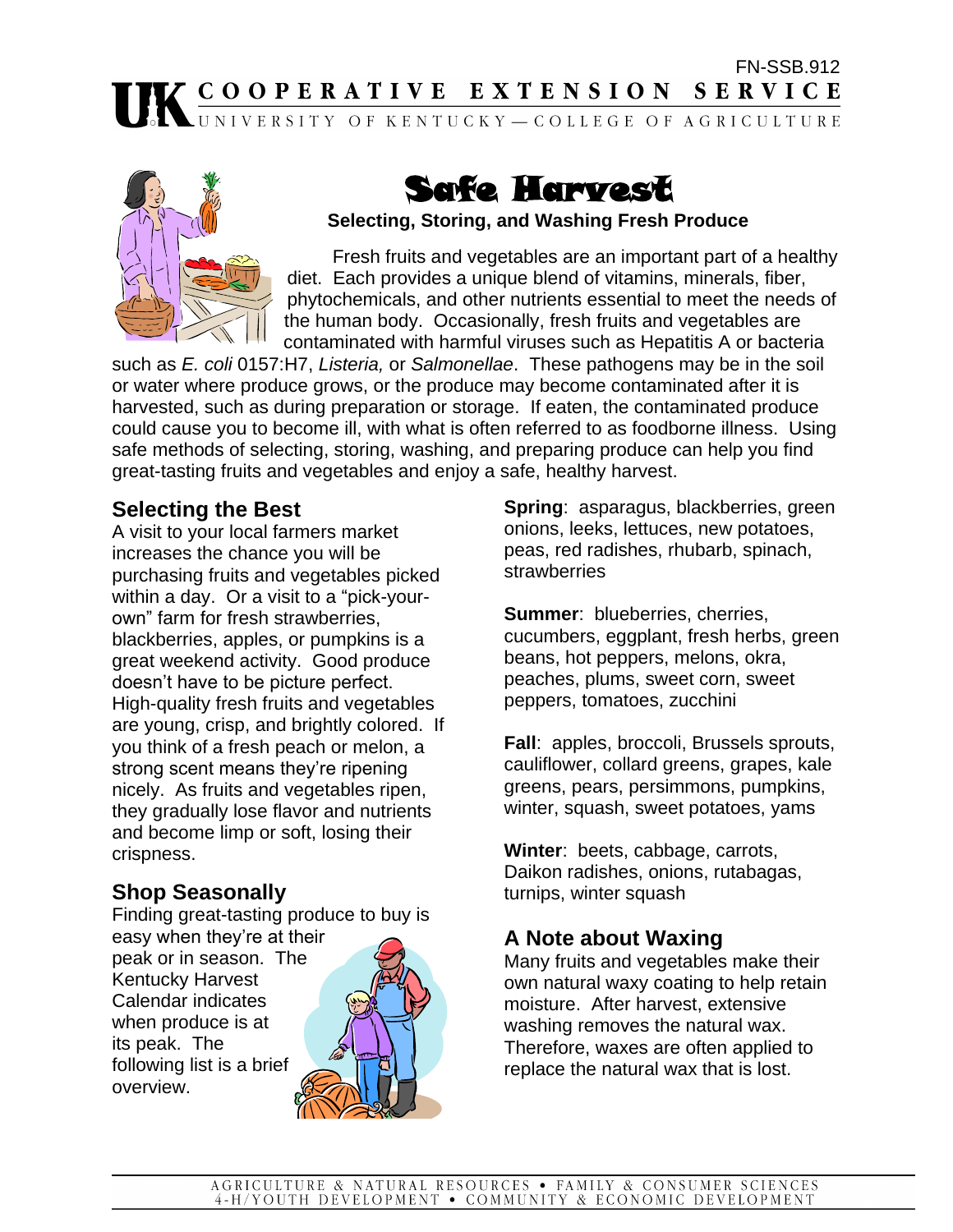These edible wax coatings help retain moisture during shipping and marketing; help inhibit mold growth; protect produce from bruising; prevent other physical damage and disease; and enhance appearance. Waxing maintains a healthy harvest if the produce is of high-quality to begin with.

#### **Keeping It Fresh**



Proper storage of fresh fruits and vegetables can affect both quality and safety. Fresh fruits

and vegetables should be stored for as short a time as possible to prevent loss of moisture, nutrients, flavor, and texture. Many fruits and vegetables lose sweetness as soon as they are picked. Potatoes, onions, and winter squash should be stored unwashed in a cool, dry, dark place.

Refrigerate other vegetables, such as lettuce, herbs, and mushrooms in covered containers to prevent drying. Apples, avocados, cherries, peaches, pears, and berries can be stored in the refrigerator for two to three days with a minimal loss of quality. Melons, grapes, and pawpaws do well in a cool place for several days. Keep refrigerators cold at 40°F or below. To prevent drying and discoloration of peeled or cut produce, store in a tightly covered container in the refrigerator within two hours of peeling or cutting.

#### **Wise Washing**

Begin preparing fresh fruits and vegetables by washing your hands for at least 20 seconds. Use warm, soapy water, then rinse and dry.

All fresh produce should be washed before eating or preparing. Use clean, running water only, rubbing soft fruits and vegetables with your hands.

Strawberries, lettuce, herbs, and mushrooms are delicate and porous. These items tend to absorb water easily, so wash gently just before using. The skins of firm fruits and vegetables, such as melons, cucumbers, and potatoes, can be scrubbed with a clean and sanitized vegetable brush. Wash produce, even if you plan to peel it before eating it.

Always wash, rinse, and sanitize equipment, utensils, and counter tops. A good sanitizing solution is 1 teaspoon of chlorine bleach to 1 quart of warm water. Lastly, wash your hands after finishing your preparations. Washing fruits and vegetables with soap, detergent, or a commercial produce wash is not recommended, as these chemicals are easily absorbed through the outer covering of produce.

#### **Soap and Hand Sanitizers**

Nothing can take the place of soap and warm, running water. Soap is made of two parts, a fat component and a waterloving component. The fat component attaches to dirt, oil, and bacteria. Then the fat component is surrounded by droplets of water. The scrubbing motion lifts these items off the surface of the hands, and the running water rinses away the contaminants.

According to the Centers for Disease Control and Prevention (CDC), antibacterial soaps are not necessary in



the home setting. These soaps use chemicals that must be left on the hands over two minutes to be effective. Hand sanitizers are an effective way to wash your hands when traditional soap and water are not available. These products work by stripping away the oil in the outer layer of the skin.